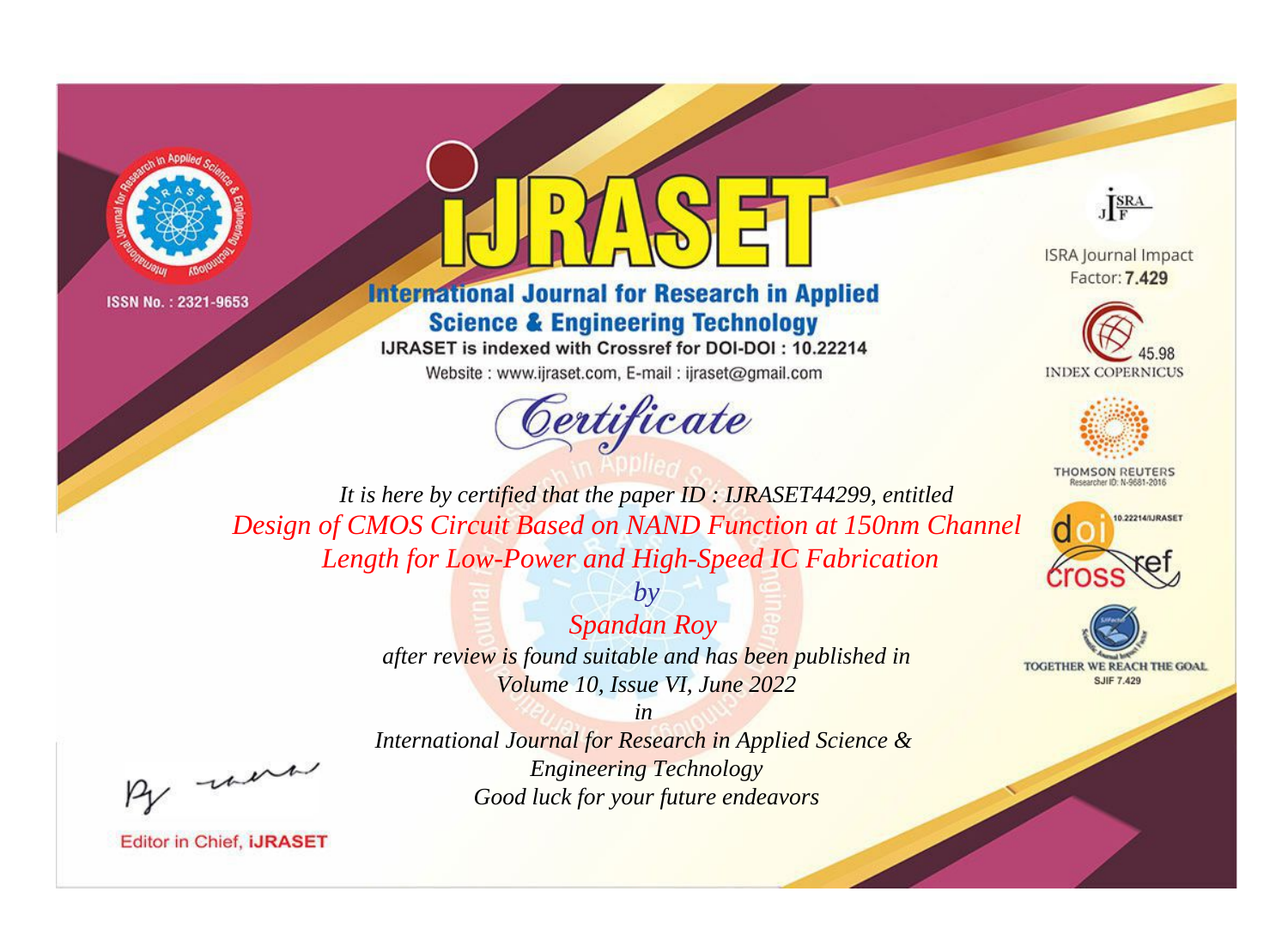



# **International Journal for Research in Applied Science & Engineering Technology**

IJRASET is indexed with Crossref for DOI-DOI: 10.22214

Website: www.ijraset.com, E-mail: ijraset@gmail.com





**ISRA Journal Impact** Factor: 7.429





**THOMSON REUTERS** 



TOGETHER WE REACH THE GOAL **SJIF 7.429** 

*It is here by certified that the paper ID : IJRASET44299, entitled Design of CMOS Circuit Based on NAND Function at 150nm Channel Length for Low-Power and High-Speed IC Fabrication*

> *by Swastik Roy after review is found suitable and has been published in Volume 10, Issue VI, June 2022*

, un

*International Journal for Research in Applied Science & Engineering Technology Good luck for your future endeavors*

*in*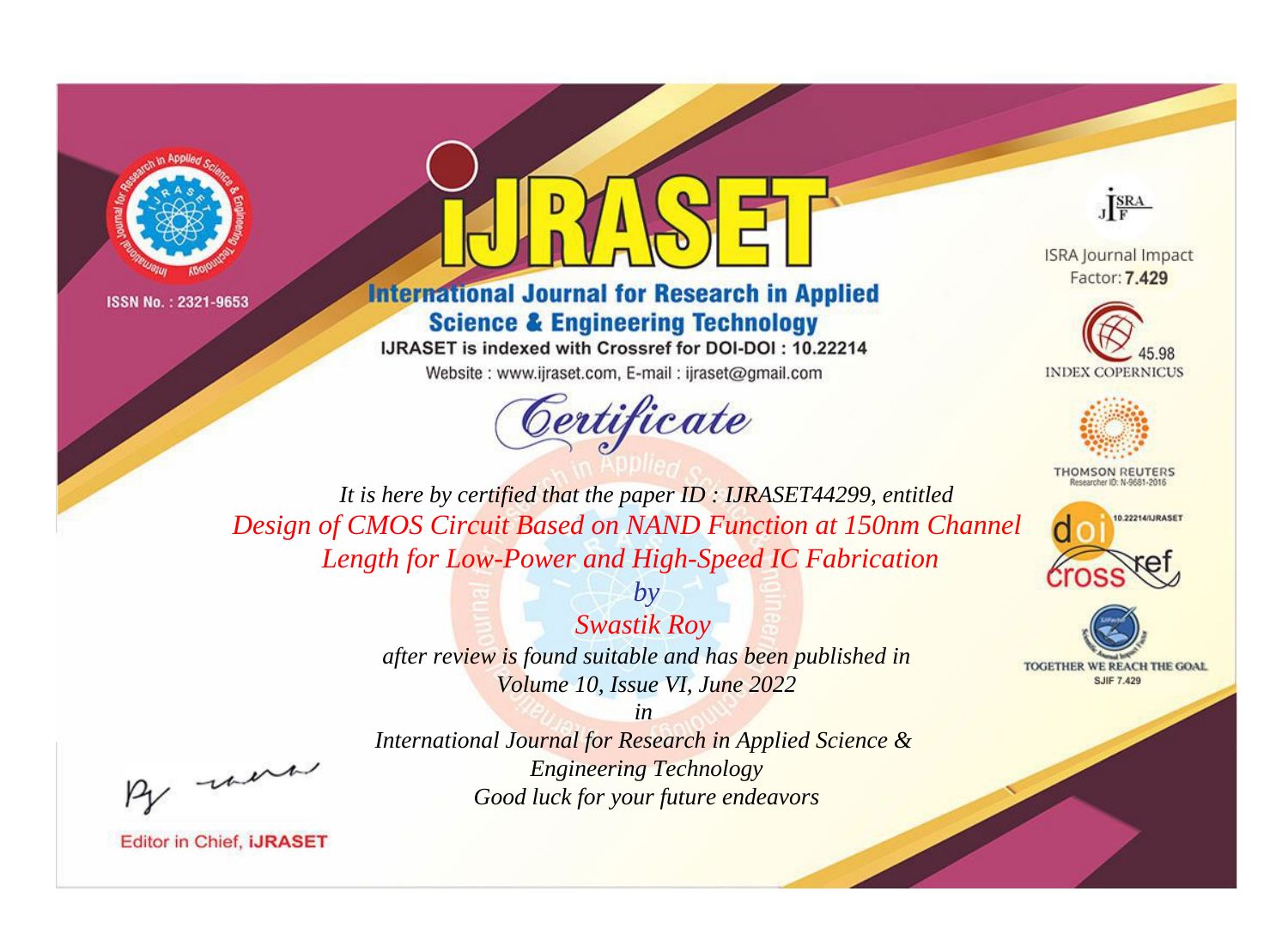



# **International Journal for Research in Applied Science & Engineering Technology**

IJRASET is indexed with Crossref for DOI-DOI: 10.22214

Website: www.ijraset.com, E-mail: ijraset@gmail.com





**ISRA Journal Impact** Factor: 7.429





**THOMSON REUTERS** 



TOGETHER WE REACH THE GOAL **SJIF 7.429** 

*It is here by certified that the paper ID : IJRASET44299, entitled Design of CMOS Circuit Based on NAND Function at 150nm Channel Length for Low-Power and High-Speed IC Fabrication*

> *by Arpan Adhikary after review is found suitable and has been published in Volume 10, Issue VI, June 2022*

, un

*International Journal for Research in Applied Science & Engineering Technology Good luck for your future endeavors*

*in*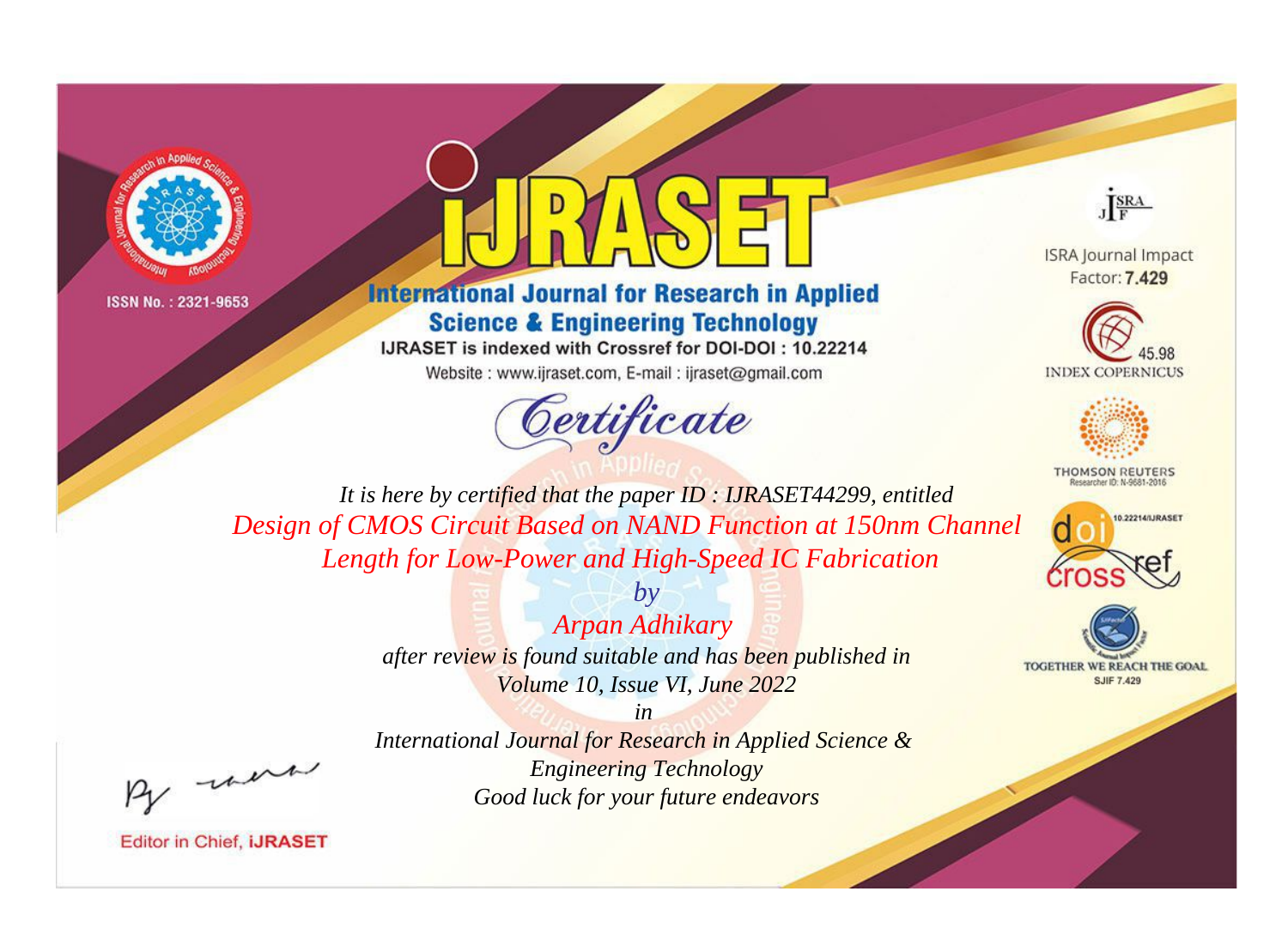



# **International Journal for Research in Applied Science & Engineering Technology**

IJRASET is indexed with Crossref for DOI-DOI: 10.22214

Website: www.ijraset.com, E-mail: ijraset@gmail.com





**ISRA Journal Impact** Factor: 7.429





**THOMSON REUTERS** 



TOGETHER WE REACH THE GOAL **SJIF 7.429** 

*It is here by certified that the paper ID : IJRASET44299, entitled Design of CMOS Circuit Based on NAND Function at 150nm Channel Length for Low-Power and High-Speed IC Fabrication*

> *by Anilesh Dey after review is found suitable and has been published in Volume 10, Issue VI, June 2022*

, un

*International Journal for Research in Applied Science & Engineering Technology Good luck for your future endeavors*

*in*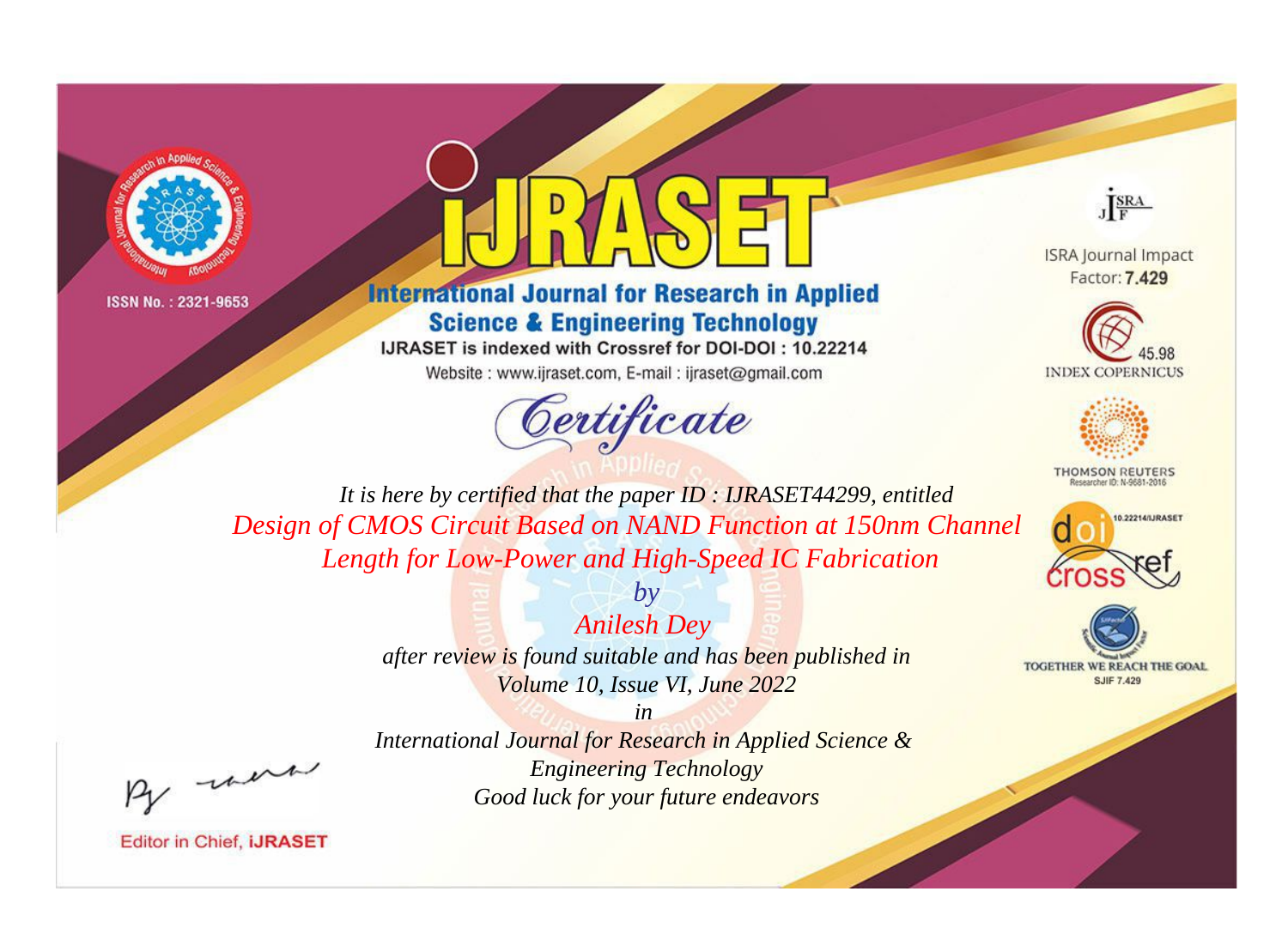



# **International Journal for Research in Applied Science & Engineering Technology**

IJRASET is indexed with Crossref for DOI-DOI: 10.22214

Website: www.ijraset.com, E-mail: ijraset@gmail.com





**ISRA Journal Impact** Factor: 7.429





**THOMSON REUTERS** 



TOGETHER WE REACH THE GOAL **SJIF 7.429** 

*It is here by certified that the paper ID : IJRASET44299, entitled Design of CMOS Circuit Based on NAND Function at 150nm Channel Length for Low-Power and High-Speed IC Fabrication*

> *by Sandhya Pattanayak after review is found suitable and has been published in Volume 10, Issue VI, June 2022*

, un

*International Journal for Research in Applied Science & Engineering Technology Good luck for your future endeavors*

*in*